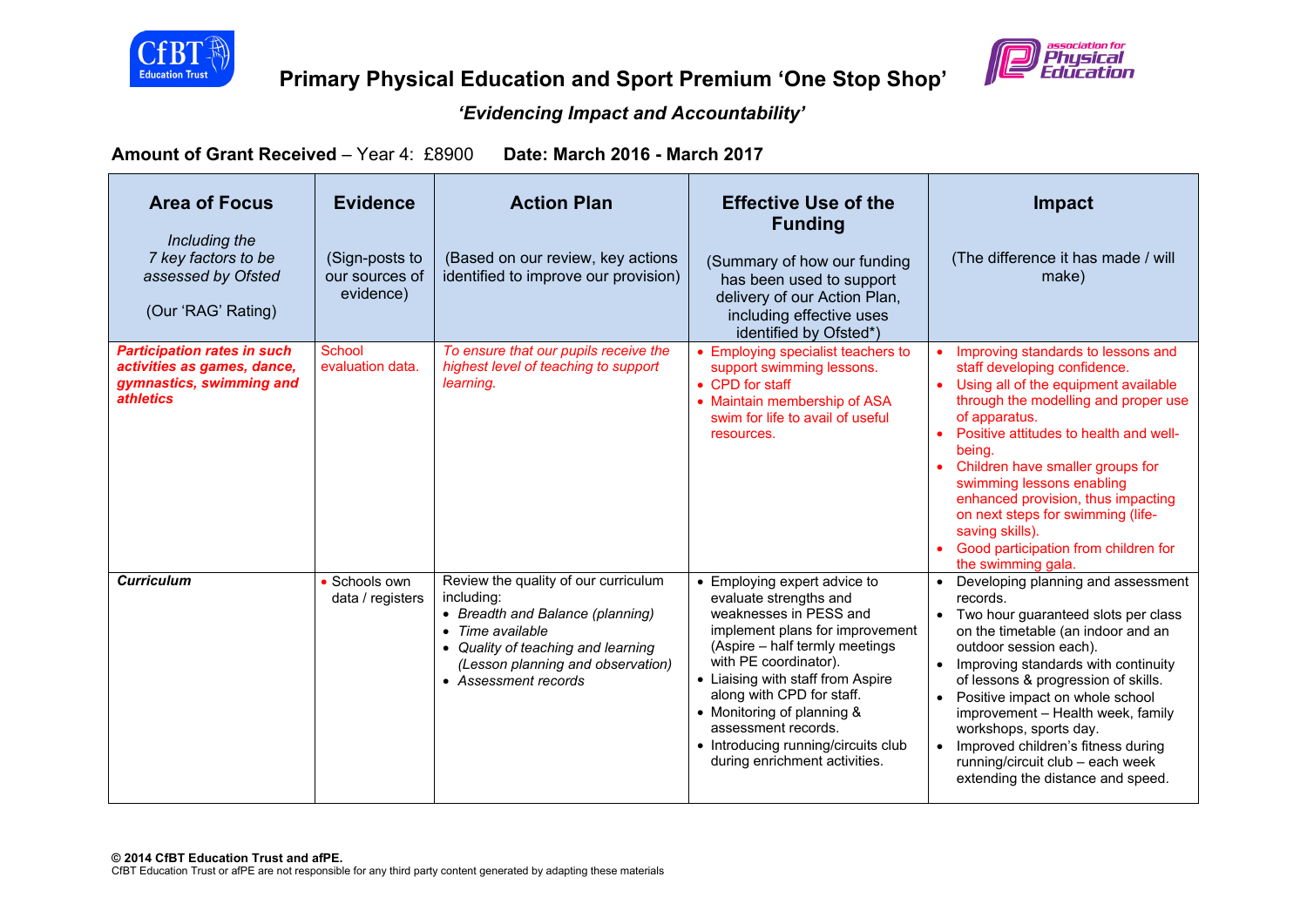



| <b>Area of Focus</b><br>Including the<br>7 key factors to be<br>assessed by Ofsted<br>(Our 'RAG' Rating)    | <b>Evidence</b><br>(Sign-posts to<br>our sources of<br>evidence)                                                                                                                          | <b>Action Plan</b><br>(Based on our review, key actions<br>identified to improve our provision)                                                                                                                                                                                                                                                                                                                                                                                                                                           | <b>Effective Use of the</b><br><b>Funding</b><br>(Summary of what our funding<br>has been used for, including<br>effective uses identified by<br>Ofsted*)                                                                                                                                                                                                                                  | Impact<br>(The difference it has made / will<br>make)                                                                                                                                                                                                                                                                                      |
|-------------------------------------------------------------------------------------------------------------|-------------------------------------------------------------------------------------------------------------------------------------------------------------------------------------------|-------------------------------------------------------------------------------------------------------------------------------------------------------------------------------------------------------------------------------------------------------------------------------------------------------------------------------------------------------------------------------------------------------------------------------------------------------------------------------------------------------------------------------------------|--------------------------------------------------------------------------------------------------------------------------------------------------------------------------------------------------------------------------------------------------------------------------------------------------------------------------------------------------------------------------------------------|--------------------------------------------------------------------------------------------------------------------------------------------------------------------------------------------------------------------------------------------------------------------------------------------------------------------------------------------|
| <b>Extra-Curricular</b><br>The range of provisional<br>and alternative sporting<br><i><b>activities</b></i> | • After school<br>registers<br>• Curricular and<br>extra-curricular<br>plans (website)<br>overview)<br>• Registers of<br>participation<br>• Trips & visitors<br>overview<br>• Pupil Voice | • The promotion of active, healthy<br>lifestyles<br>• Range of activities offered<br>• The time of day when activities are<br>offered including any lunch time<br>activities (where available).<br>• Some clubs offered free (if<br>required).<br>Review the quality of our extra-                                                                                                                                                                                                                                                        | • Employed two external agency<br>staff to run after school extra-<br>curricular activities each Mondav<br>and Tuesday (Aspire - Dance,<br>gymnastics, football, Body<br>Kombat, handball, multiskills,<br>alternative sports)<br>• Providing subsidised clubs for all<br>pupils to participate.<br>Employing Aspire coaches to                                                            | • Maintained pupil participation in<br>clubs.<br>• Enhanced inclusive extra-curricular<br>provision available to all classes from<br>Year 1-Year 6.<br>Positive attitudes to health and well-<br>being.<br>Enhanced quality of delivery of<br>activities.<br>Increased range/choice of activities.<br>Improved standards in participation. |
|                                                                                                             | data                                                                                                                                                                                      | curricular provision including:<br>Ensure the enhancement and<br>$\bullet$<br>extension of our curriculum<br>provision<br><i>Inclusion</i><br>$\bullet$<br>Quality and qualifications of staff<br>providing the activity<br>Access to facilities (on-site / off-<br>site)<br>Pupil needs/interests (Pupil<br>$\bullet$<br>Voice)<br>Partnerships and links with clubs<br>$\bullet$<br><b>Talent provision</b><br>$\bullet$<br>Staff Professional Learning (PL)<br>Discussions with individual pupils and<br>liaison with parents / carers | provide extra-curricular sporting<br>opportunities.<br>Providing pupils who are gifted<br>$\bullet$<br>and talented in sport with<br>expert, intensive coaching and<br>support (allowing them release<br>from lessons for extra training<br>sessions).<br>Providing opportunities for<br>members of the school team to<br>practice together (extra<br>sessions as a team on their<br>own). | Improved behaviour and attendance<br>$\bullet$<br>along with pupil attitudes to PESS.<br>• Positive impact on whole school<br>improvement.<br>• Easier pupil management.<br>Clearer talent pathways.<br>Increased school-community links for<br>inter and intra school competitions.                                                       |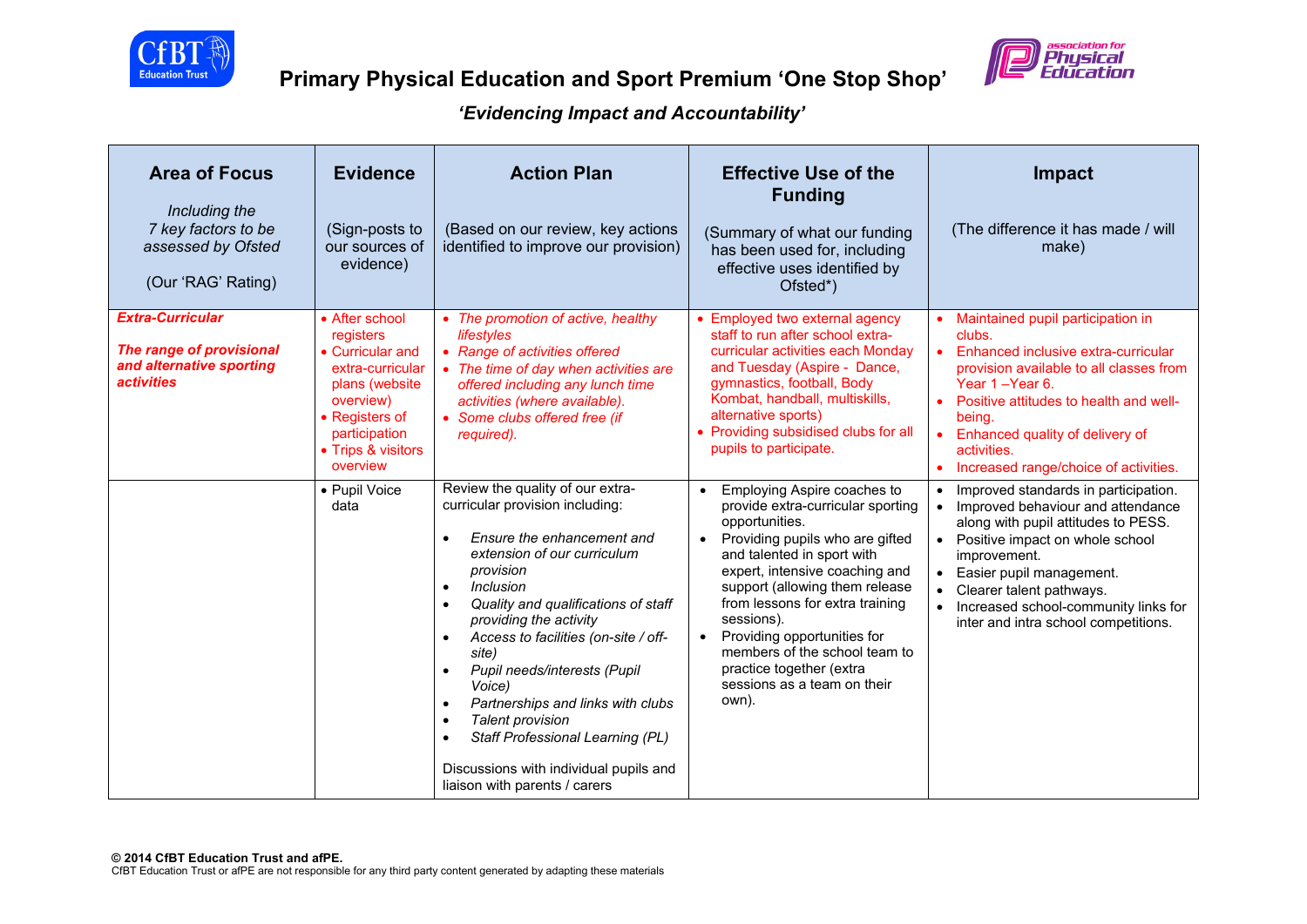



| <b>Area of Focus</b><br>Including the<br>7 key factors to be<br>assessed by Ofsted<br>(Our 'RAG' Rating)                                                                                                                      | <b>Evidence</b><br>(Sign-posts to<br>our sources of<br>evidence)                                                                                                                                                                                                      | <b>Action Plan</b><br>(Based on our review, key actions<br>identified to improve our provision)                                                                                                                                                                                                                                                                                                                                                                                                                                                                                                                                                            | <b>Effective Use of the</b><br><b>Funding</b><br>(Summary of what our funding<br>has been used for, including<br>effective uses identified by<br>Ofsted*)                                                                                                                                                                 | <b>Impact</b><br>(The difference it has made / will<br>make)                                                                                                                                                                                                                                                                                                                                                   |
|-------------------------------------------------------------------------------------------------------------------------------------------------------------------------------------------------------------------------------|-----------------------------------------------------------------------------------------------------------------------------------------------------------------------------------------------------------------------------------------------------------------------|------------------------------------------------------------------------------------------------------------------------------------------------------------------------------------------------------------------------------------------------------------------------------------------------------------------------------------------------------------------------------------------------------------------------------------------------------------------------------------------------------------------------------------------------------------------------------------------------------------------------------------------------------------|---------------------------------------------------------------------------------------------------------------------------------------------------------------------------------------------------------------------------------------------------------------------------------------------------------------------------|----------------------------------------------------------------------------------------------------------------------------------------------------------------------------------------------------------------------------------------------------------------------------------------------------------------------------------------------------------------------------------------------------------------|
| <b>Participation and success in</b><br>competitive school sports<br>(Includes increased numbers<br>of pupils participating in an<br>increased range of<br>competitive opportunities as<br>well as success in<br>competitions) | Schools own<br>data/<br>registers<br>• Calendar of<br>events /<br>fixture lists                                                                                                                                                                                       | • To allow children to participate in<br>local competitions.<br>• Review our strategy for engaging in<br>competition<br>• Improve links with other schools                                                                                                                                                                                                                                                                                                                                                                                                                                                                                                 | • Paying staff or external sports<br>coaches to run competitions, or<br>to increase pupils' participation in<br>national school games<br>competitions<br>• Paying for transport for fixtures<br>and festivals<br>• PE coordinator to attend BCSSA<br>AGM with dates for fixtures.                                         | • Increased pupil participation.<br>Extended provision.<br>• Increased staffing capacity.<br>• Improved positive attitudes to health<br>and well-being and PESS.<br>• Clearer talent pathways - football,<br>rounders etc. Improved swimming<br>times/speeds for gala.                                                                                                                                         |
| How inclusive the physical<br>education curriculum is                                                                                                                                                                         | • Evaluation<br>from<br>employed PE<br>mentor<br>• Curriculum<br>plan<br>• Planning for<br>Gifted and<br><b>SEND pupils</b><br>$\bullet$ Pupil<br>Progress<br>Reports (The<br>progress<br>pupils make<br>relative to<br>their starting<br>points, ability<br>and age) | • Quality of teaching and learning<br>• Staff Professional learning<br>• Breadth and balance of areas<br>covered in PE<br>• We have no children with<br>physical disabilities. Our aim is<br>to improve our children's fitness<br>Review the quality of our curriculum<br>including:<br>Areas of weakness last year (Nursery<br>$-$ PD)<br><b>Breadth and Balance</b><br>Accessibility of all the activities<br>Use of TA's to support learning<br>Quality of teaching and learning<br>Staff Professional Learning (PL)<br>Access to facilities / resources<br>Pupil Needs (Pupil Voice)<br>Check equipment to ensure it meets<br>the needs of our pupils. | • Purchasing specialist equipment<br>and teaching resources to<br>develop a fully inclusive<br>curriculum.<br>• Introducing basic movement skills<br>in the Early Years / Foundation<br>Stage.<br>• Employing expert advice to<br>evaluate strengths and<br>weaknesses in PESS and<br>implement plans for<br>improvement. | • A more inclusive curriculum which<br>inspires and engages all pupils and<br>learning new skills/sports.<br>• More confident and competent staff<br>(planning support).<br>Enhanced quality of teaching and<br>learning including Nursery class.<br>Increased capacity and sustainability.<br>Maximising on the resources that are<br>available in school to ensure<br>coverage of the all of the curriculum. |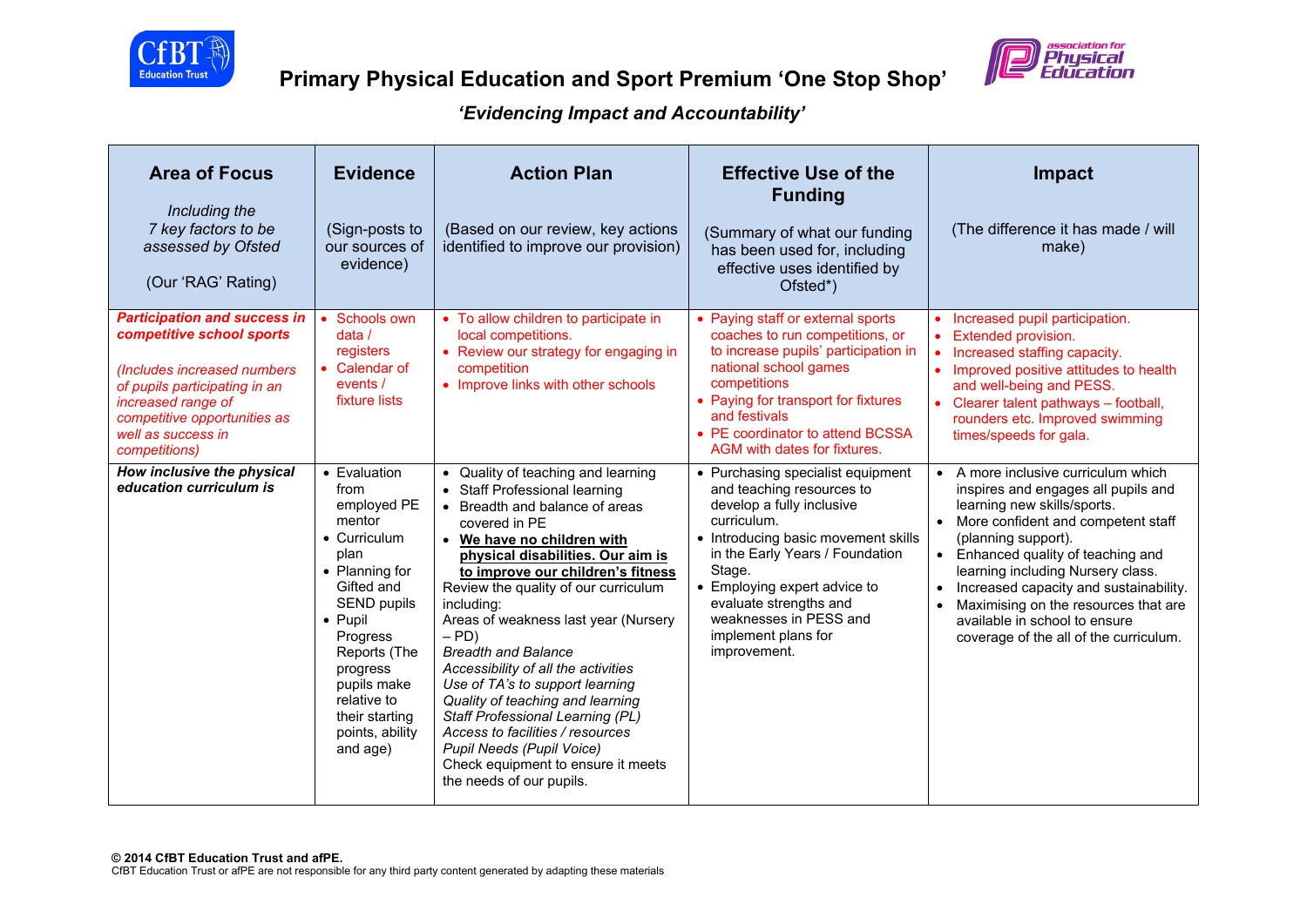



| <b>Area of Focus</b><br>Including the<br>7 key factors to be<br>assessed by Ofsted<br>(Our 'RAG' Rating) | <b>Evidence</b><br>(Sign-posts to<br>our sources of<br>evidence)                                                                                                                                 | <b>Action Plan</b><br>(Based on our review, key actions<br>identified to improve our provision)                                                                                                                                                                                                                                                                                                                                      | <b>Effective Use of the</b><br><b>Funding</b><br>(Summary of what our funding<br>has been used for, including<br>effective uses identified by<br>Ofsted*) | Impact<br>(The difference it has made / will<br>make)                                                                                                                                                                                                                                                                                                                                                                                                                              |
|----------------------------------------------------------------------------------------------------------|--------------------------------------------------------------------------------------------------------------------------------------------------------------------------------------------------|--------------------------------------------------------------------------------------------------------------------------------------------------------------------------------------------------------------------------------------------------------------------------------------------------------------------------------------------------------------------------------------------------------------------------------------|-----------------------------------------------------------------------------------------------------------------------------------------------------------|------------------------------------------------------------------------------------------------------------------------------------------------------------------------------------------------------------------------------------------------------------------------------------------------------------------------------------------------------------------------------------------------------------------------------------------------------------------------------------|
| <b>Partnership work on</b><br>physical education with<br>other schools and other<br>local partners       | • Membership<br>of networks<br>$\bullet$ School<br><b>Subject Action</b><br><b>Plans</b><br>• Attendance at<br>PF Forums/<br><b>Courses</b><br>• Governors'<br>minutes /<br>reports<br>• Website | Review our partnerships and<br>$\bullet$<br>membership of networks.<br><b>Attend local PESS</b><br>$\bullet$<br>forums/courses.<br>Identify any new possible<br>partnerships.<br>Liaise with PF coordinator from<br>Greenwood Academy or other<br>primary school PE coordinators.<br>Arrange meeting with Governor<br>$\bullet$<br>for PE to provide overview about<br>subject area or share during<br>Governor curriculum meetings. | Employing expert advice to<br>$\bullet$<br>evaluate strengths and<br>weaknesses in PESS and<br>implement plans for<br>improvement.                        | Increased staff knowledge and<br>understanding of the subject area.<br>More sustainable workforce.<br>Enhanced quality of provision.<br>Increased pupil participation in<br>competitive activities and showing<br>SUCCeSS.<br>Increased range of opportunities.<br>The sharing of best practice (staff<br>from Greenwood Academy).<br>Increased pupil awareness of<br>opportunities available in the<br>community.<br>Establishing effective links with local<br>secondary school. |